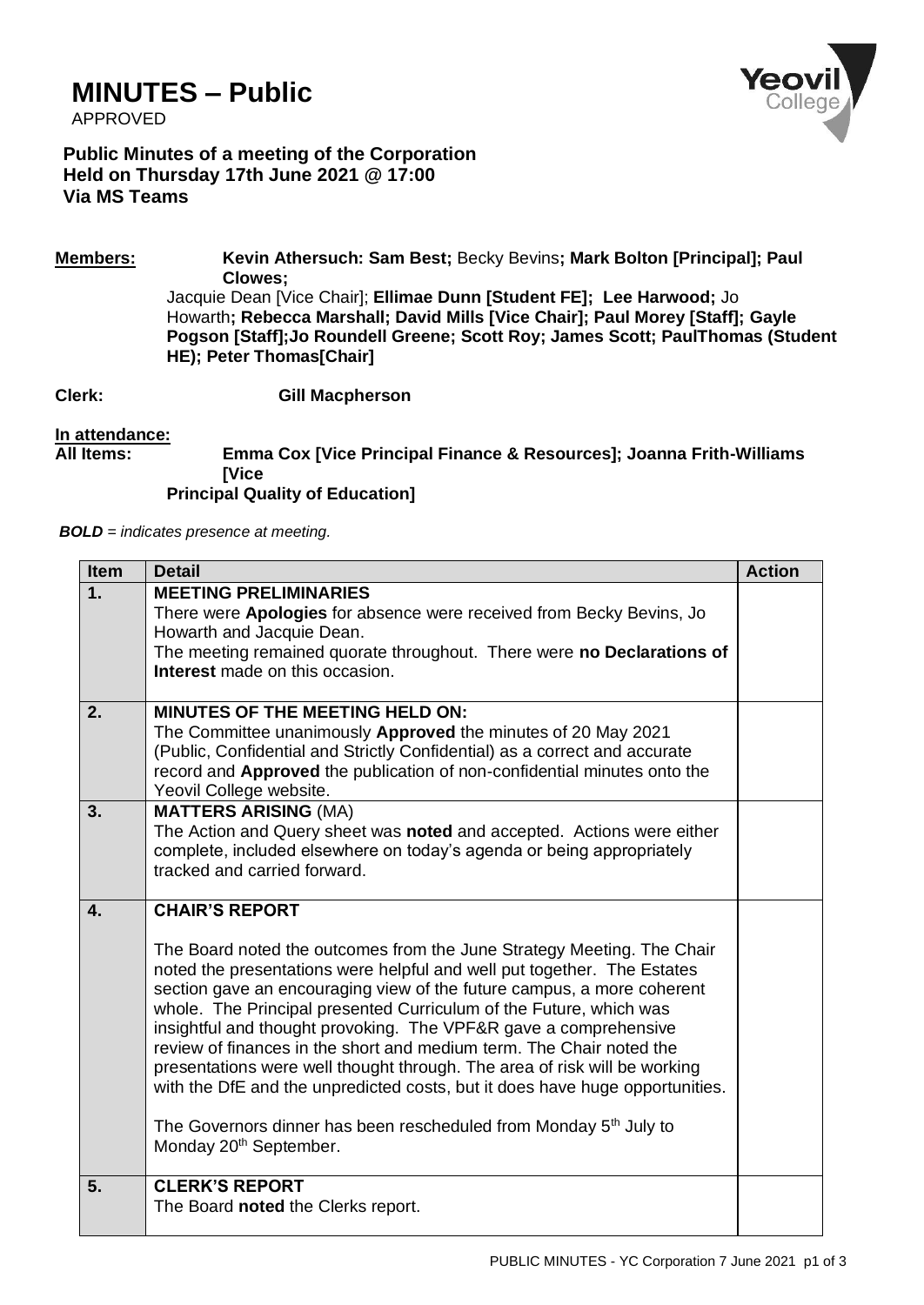| 6.  | <b>PRINCIPAL'S REPORT</b>                                                                               |  |
|-----|---------------------------------------------------------------------------------------------------------|--|
|     | The Board noted the Principals report with emphasis on the following;                                   |  |
|     | New ways of doing things                                                                                |  |
|     | IoT Wave 2 Assessment Panel Support                                                                     |  |
|     | <b>Estate Appointments</b><br>-                                                                         |  |
|     | Levelling up funding for 2021/22<br>-                                                                   |  |
|     | Thought Leadership - Next Generation (Young Professionals)<br>$\overline{\phantom{a}}$                  |  |
|     | Traineeships for 16-19-Year-Olds<br>$\blacksquare$                                                      |  |
|     | DFE have appointed an Architect. YC will be working with other<br>$\overline{\phantom{0}}$              |  |
|     | colleges to coordinate their work with ours to have a better                                            |  |
|     | understanding of the DfE project and risks.                                                             |  |
|     |                                                                                                         |  |
|     | The Operating Statement was noted by the Board.                                                         |  |
| 7.C | <b>FINANCIAL UPDATE</b>                                                                                 |  |
|     | The Board noted the March Management Accounts and highlights from the                                   |  |
|     | VP F&R. The key points are recorded separately in the confidential                                      |  |
|     | minutes.                                                                                                |  |
|     |                                                                                                         |  |
| 8.  | <b>TEACHING AND LEARNING</b>                                                                            |  |
|     | (including Curriculum, Quality and Assurance Committee Business)                                        |  |
|     | The Board noted an update on Safeguarding from the VP QofE and the                                      |  |
|     | proposal to move the annual safeguarding report to Autum.                                               |  |
|     | It was requested by the Board to have areas within the report which aren't                              |  |
|     | making progress, currently safer recruitment and campus security. It was                                |  |
|     | noted there were currently no key areas of concern.                                                     |  |
|     | The Board unanimously approved the report being brought to Corporation                                  |  |
|     | in the Autumn.                                                                                          |  |
|     |                                                                                                         |  |
|     | The Equality and Diversity action plan and report was noted by the Board.                               |  |
|     | Becky Marshall has agreed to represent the board as Lead Governor for                                   |  |
|     | Equality and Diversity. The Chair felt the actions plans were appropriate<br>and the right thing to do. |  |
|     |                                                                                                         |  |
|     | The C,Q & A Committee Business Cycle Committee Work Programme and                                       |  |
|     | Terms of Reference 2021/22 were unanimously approved by the Board.                                      |  |
|     |                                                                                                         |  |
| 9.  | <b>GOVERNOR UPDATES</b>                                                                                 |  |
|     | The Board noted updates from the Staff Governor with emphasis on staff                                  |  |
|     | shortages, end of term arrangements, YCUC festival, CCTV installed                                      |  |
|     | around the campus and the new timetables.                                                               |  |
|     |                                                                                                         |  |
|     | The Chair, on behalf of the Board, thanked the teachers and support staff, it                           |  |
|     | was recognised how hard the current year had been.                                                      |  |
| 10. | <b>INFRASTRUCTURE COMMITTEE</b>                                                                         |  |
|     | The Board noted the Minutes of the Infrastructure Committee meeting 27                                  |  |
|     | May, 2021. The Chair thanked all for their contribution and all are welcome                             |  |
|     | to attend the next meeting, $1st$ July, 2021.                                                           |  |
|     |                                                                                                         |  |
| 11. | LEGAL, POLICY and REGULATORY MATTERS                                                                    |  |
|     | There were no Whistleblowing / Fraud / Health & Safety incidents to report.                             |  |
|     |                                                                                                         |  |
|     | The Board unanimously Approved the P27 Data Protection Policy.                                          |  |
|     |                                                                                                         |  |
|     | The Board unanimously Approved the P66 Draft HE Student Transfer<br>Policy 2021.                        |  |